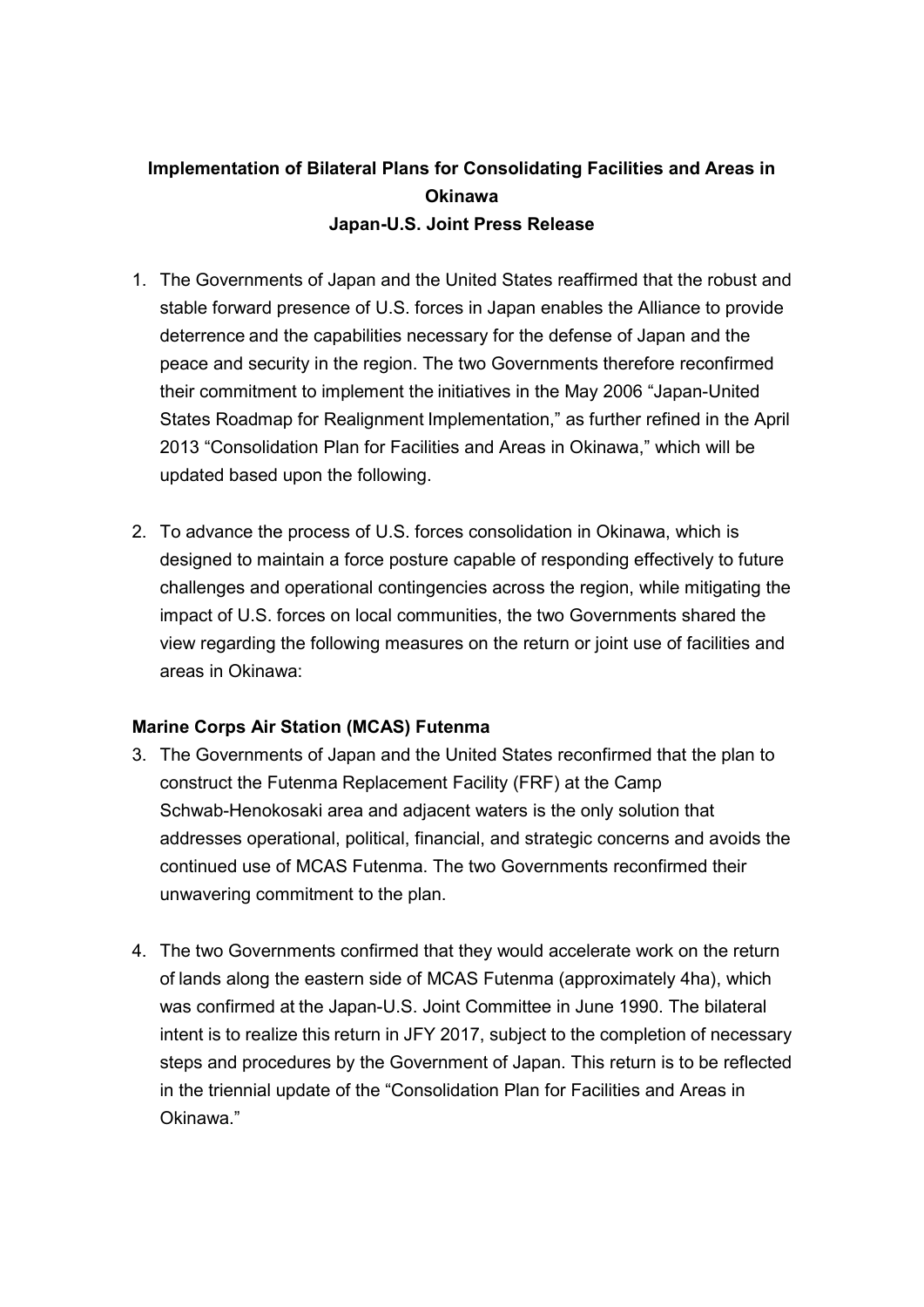#### **The Industrial Corridor of Camp Zukeran (Camp Foster)**

- 5. As part of the consolidation effort, the Governments of Japan and the United States also shared the view to establish a Joint Use Agreement promptly that will enable Ginowan City to begin construction in JFY 2017 of an elevated road above portions of Camp Zukeran (Camp Foster) to connect Route 58 to the former West Futenma Housing Area. To this end, the two Governments will support Ginowan City's access to the area for necessary work, including surveys to be started in 2016.
- 6. The two Governments reiterated their intent to continue their efforts in accordance with the "Consolidation Plan for Facilities and Areas in Okinawa," which notes, regarding Camp Zukeran (Camp Foster), that it "[c]an be returned upon completion of conditions and necessary procedures for return" and "[e]fforts will be made to return the south end of the Industrial Corridor at the earliest possible date by considering a phased return." The two Governments also understand that in order to maintain coherent and comprehensive implementation of the consolidation plan, any further discussions of phased returns regarding the Camp Zukeran (Camp Foster) will occur in the context of the triennial update of the "Consolidation Plan for Facilities and Areas in Okinawa."

#### **Makiminato Service Area (Camp Kinser)**

- 7. The Governments of Japan and the United States shared the view to commence necessary work promptly to achieve in JFY 2017 return of the land (approximately 3ha) of Makiminato Service Area (Camp Kinser) adjacent to Route 58 for the purpose of widening the Route and reducing traffic congestion. This return is subject to the completion of necessary steps and procedures by the two Governments, which include construction of infrastructures that meet the U.S. forces security standard as well as other measures that meet the U.S. forces security standards.
- 8. The two Governments confirmed the intent to continue their efforts in a proactive manner towards the total return of Makiminato Service Area (Camp Kinser) based on the "Consolidation Plan for Facilities and Areas in Okinawa." The two Governments also understand that in order to maintain coherent and comprehensive implementation of the consolidation plan, any further land return